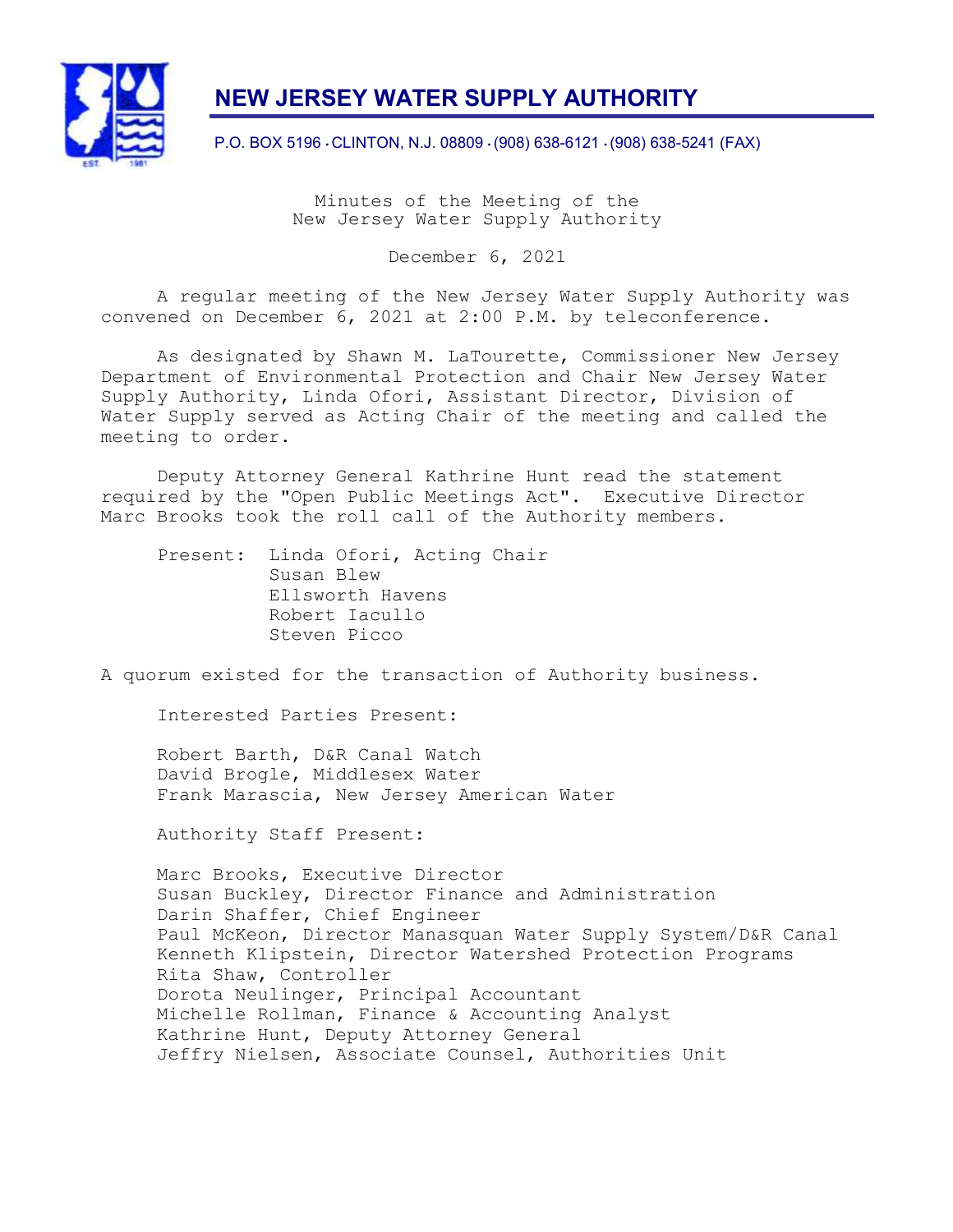## APPROVAL OF THE MINUTES

Acting Chair Ofori asked for a motion for approval of the Minutes of the November 1, 2021 meeting. Ms. Blew moved the motion approving the Minutes as prepared and the motion was seconded by Mr. Havens. The Minutes of the November 1, 2021 meeting were approved by the Board.

#### EXECUTIVE DIRECTOR'S REPORT

Mr. Brooks stated that everyone has a copy of his report. Mr. Brooks thanked all Board members for completing ethics training.

Mr. Brooks stated that the Authority continues to follow all guidance from the Governor's office with respect to COVID-19. The full return to office for staff started on November 29. As of the same date, all staff members also must now either show proof of vaccination or undergo at least weekly COVID-19 testing. The testing takes place on site and it is expected that all costs for the testing will be reimbursed by FEMA.

Mr. Brooks noted that rainfall recorded at the Spruce Run gage for November was 1.14 inches which was 2.57 inches below average for the month, and 7.21 inches above average for the year through the end of November. Rainfall recorded at Manasquan for November was 0.74 inches which was 2.93 inches below average for the month and 6.35 inches above average for the year through the end of November.

Mr. Brooks stated that the discrepancy between Resolution No. 2515 and the supporting memorandum at the November 2021 Board meeting was noted in his written report. Resolution No. 2515, approved last month, authorized the Executive Director to dispose of a fee simple interest in Block 9, Lots 3.05, 3.06 and 6 in Franklin Township, Somerset County. This piece of property was purchased to act as the Authority's staging area for the Canal dredging project. The property was purchased from Somerset County in 2015 under an agreement that the Authority would sell it back to the County for the exact amount of the purchase price when the dredging project was completed. This agreement was approved by the Board and the final purchase price of the contract was \$796,833.18.

Mr. Brooks stated that the final purchase price in 2015 was a reduction from the original agreement because at closing the total acreage was determined to be a reduced amount. The reduced sale price was approved by the Board in 2015 and the cost per acre has always remained constant.

Mr. Brooks noted that last month, the memorandum, and not the resolution, referenced the incorrect total sale price. The resolution did not specifically state the sale price, but rather stated that the sale would be in accordance with the approved contract. Mr. Brooks stated that following the November Board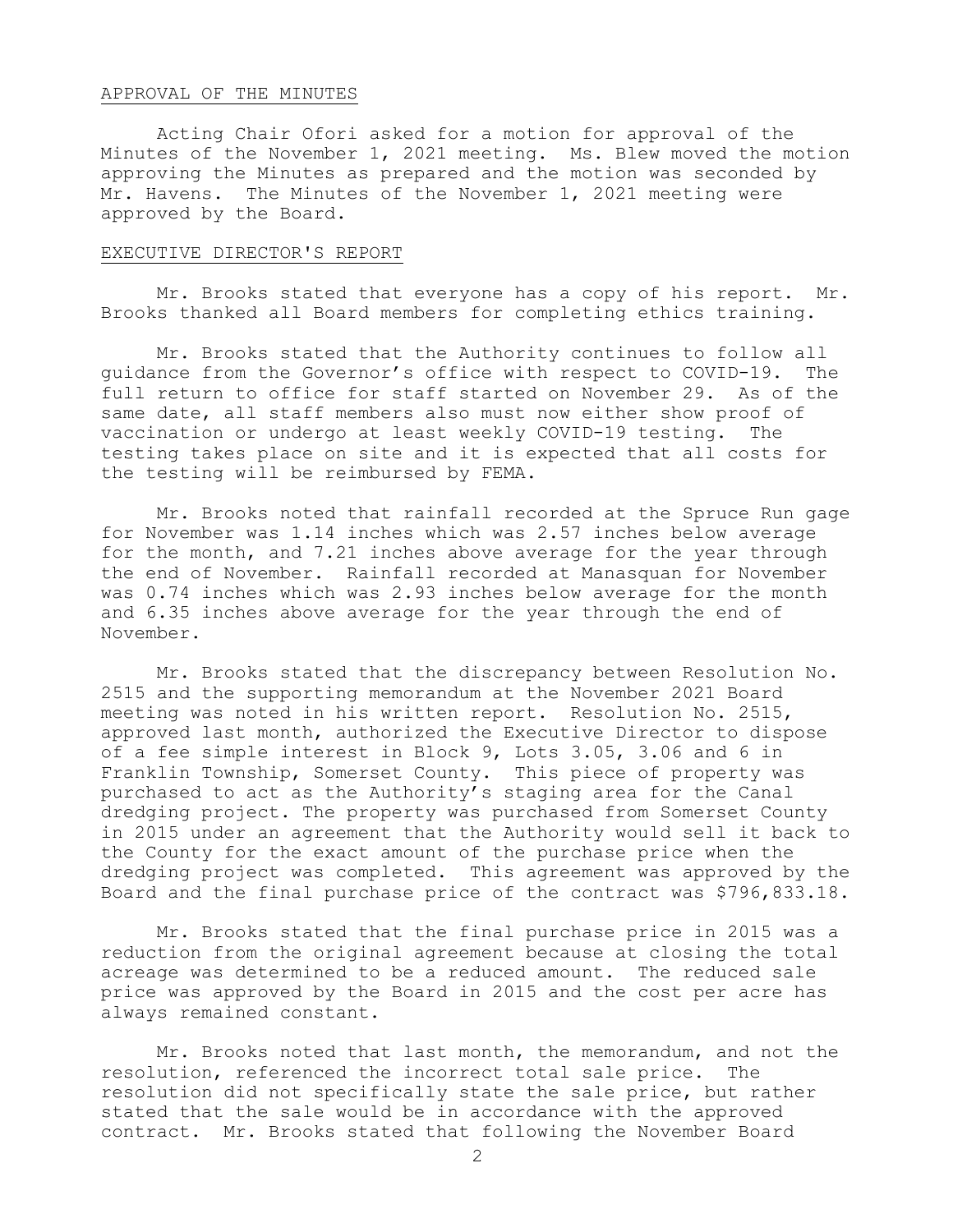meeting, he consulted with Deputy Attorney General Kathrine Hunt, who advised that making this corrective statement was sufficient to correct the administrative error.

#### COMMUNICATIONS/CORRESPONDENCE

Mr. Brooks stated that there were no items of communication.

#### UNFINISHED BUSINESS

Mr. McKeon reported on the Manasquan Reservoir System and the Manasquan Water Treatment Plant/Transmission System. Mr. McKeon stated that everyone has a copy of his report. Mr. McKeon stated that operations in the Manasquan System were normal and that the low amount of rainfall over the past month allowed for easy river water treatment. Mr. McKeon stated that the Authority is in the process of draining the approximately five-mile pipeline between the pump station and the reservoir for an inspection which is conducted approximately every six years. Mr. McKeon noted that the weather is favorable and that he anticipates the inspection to be completed next week and refilling to begin the following week.

Mr. Shaffer reported on the Raritan Basin System. Mr. Shaffer stated that everyone has a copy of his report. Mr. Shaffer stated that as of today, Spruce Run is at 98.7 percent of capacity. Round Valley, which is drawn down for the rehabilitation project, is at elevation 360.0 or 65.8 percent of capacity. The combined reservoir capacity is 71.3 percent. The typical combined capacity for this date is 88.3 percent.

Mr. Shaffer stated that Canal operations are generally normal for this time of year. Routine maintenance plus recovery work from the remnants of Hurricane Ida are continuing. Dredging at the Lockatong Creek infall was recently completed and staff has moved the dredging operations to infalls in the vicinity of Scudders Falls.

Mr. Shaffer reported on the Round Valley Reservoir Dams– Rehabilitation and Resource Preservation Project. Mr. Shaffer stated that the contractor completed topsoiling most of the Dike and seeded the top half of the embankment. Permanent instrumentation has been installed. Final restoration of the Dike and the associated staging and stockpile areas is continuing.

Mr. Shaffer noted that the subcontractor continues major earthwork on the North Dam. Earthfill placement and the chimney drain filter installation are continuing up the embankment slope. Earthfill placement is within a few feet of Elevation 325 which is the minimum elevation required to be achieved prior to winter shutdown.

Mr. Shaffer stated that the contractor has completed excavating the right half of the South Dam embankment from the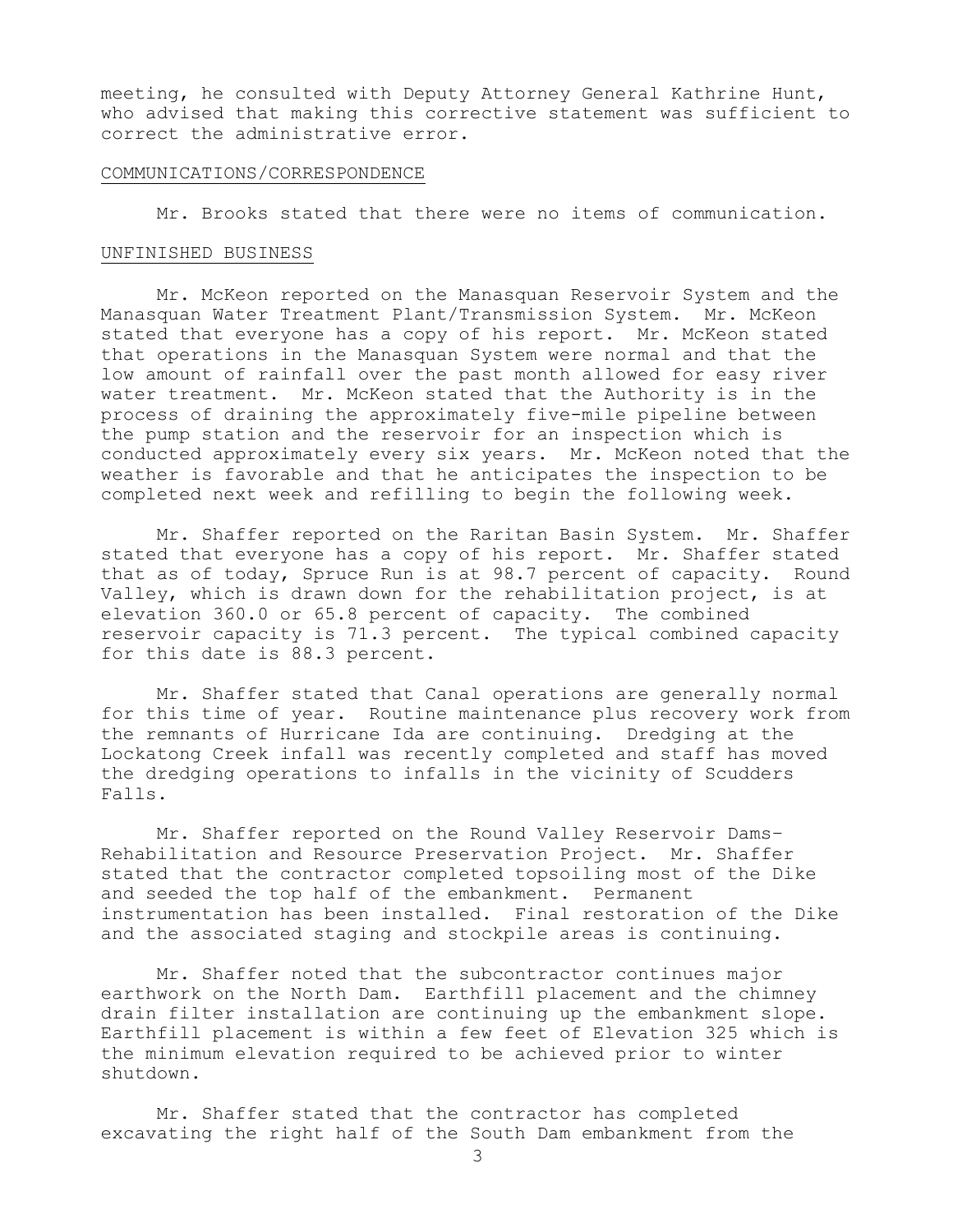crest down to Elevation 320 which is the limit of allowable excavation prior to winter shutdown. The contractor has chosen to leave the left half of the embankment in place at this time. Mr. Shaffer noted that installation of a filter and drain to include manholes 1 to 3 in the upper left groin of the embankment may also be conducted prior to winter shutdown. The extent of excavation to be performed prior to winter shutdown was approved by the Engineer of Record, the Technical Review Board and New Jersey Dam Safety and is expected to give the contractor a head start when major excavation resumes next spring.

Mr. Shaffer stated that the Fuel Island Rehabilitation at the Spruce Run Administration Building is expected to be completed this year. The contractor has installed all of the physical components and is completing punch list items and various component tests and certifications required by NJDEP.

Mr. Shaffer discussed the Landing Lane Spillway Project which continues to be delayed by a New Jersey Department of Transportation ("NJDOT") project on Landing Lane Bridge that adversely affects the Authority's contractor's access to the Landing Lane spillway. NJDOT has informed the Authority that they are completing that project this month. The Authority will coordinate the start of work with the contractor for the project which may be delayed until spring due to winter weather.

Mr. Klipstein reported on the Watershed Management Program. Mr. Klipstein stated that everyone has a copy of his report. Mr. Klipstein stated that he had nothing to add to his written report and offered to answer any questions.

#### NEW BUSINESS

Mr. Brooks provided background information on the resolution to adopt the New Jersey Water Supply Authority meeting schedule for 2022. Mr. Brooks stated that the dates were distributed with the Board package and that the resolution is in accordance with Open Public Meetings Act requirements. Mr. Brooks noted that meetings may be held by teleconference or in person and that dial-in or location information will be provided on the Authority website in advance of each meeting. Ms. Blew moved the resolution to adopt the New Jersey Water Supply Authority meeting schedule for 2022. Mr. Picco seconded the motion for the resolution. All Authority members approved the resolution.

Acting Chair Ofori stated that the Authority annually elects a Vice Chair, Treasurer, Secretary and Assistant Secretary.

Acting Chair Ofori nominated Steven Picco for Vice Chair, Robert Iacullo for Treasurer, Susan Blew for Secretary and Ellsworth Havens for Assistant Secretary. Acting Chair Ofori asked if there were any other nominations or discussion from the floor. There were none. Mr. Havens moved the resolutions to elect Steven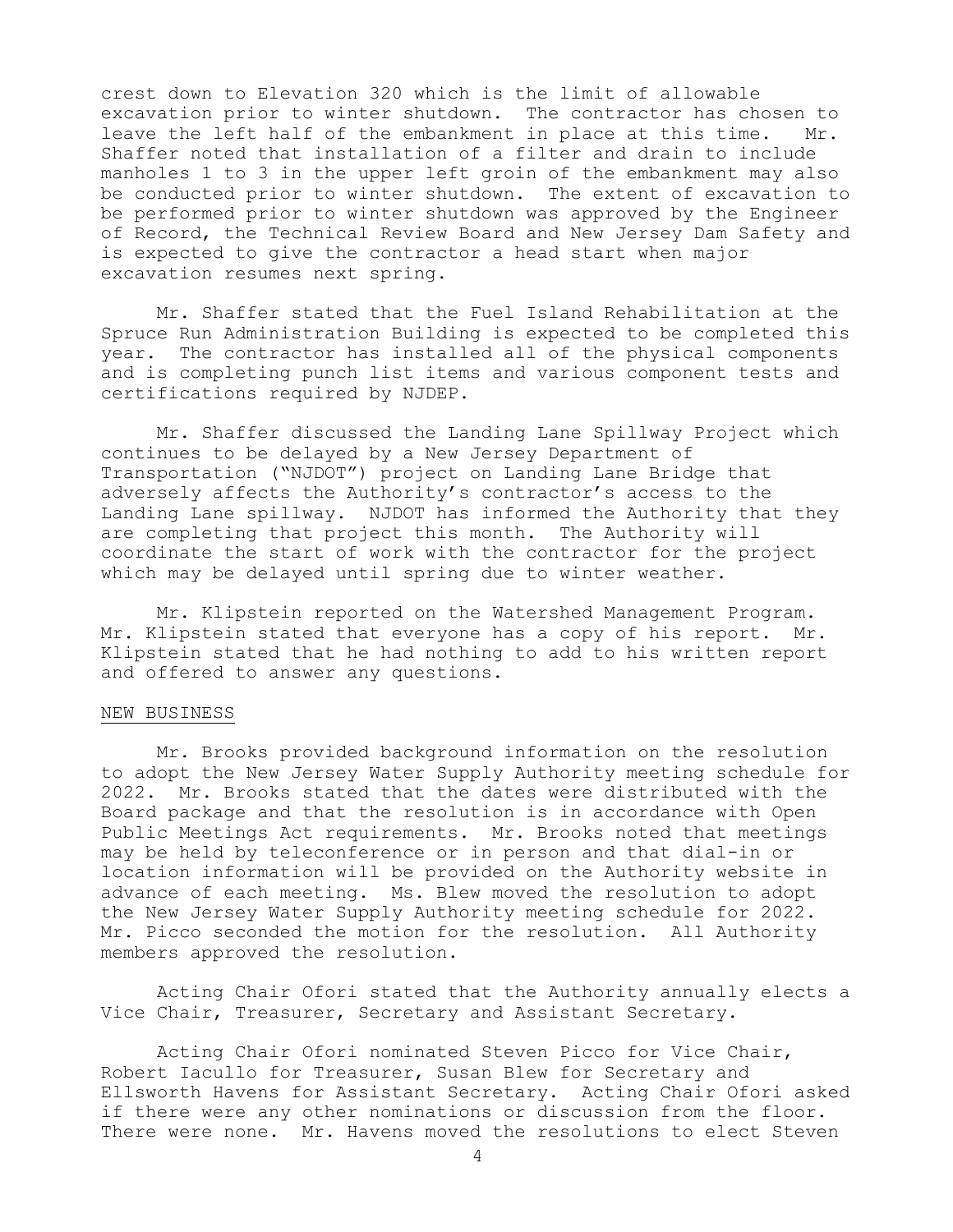Picco as Vice Chair, Robert Iacullo as Treasurer, Susan Blew as Secretary and Ellsworth Havens as Assistant Secretary. Mr. Picco seconded the motion. All Authority members approved the resolutions.

Acting Chair Ofori stated that the proposed Committees and their memberships are as listed in the resolution as it was distributed. Acting Chair Ofori asked if there were any other nominations or discussion from the floor. There were none. Ms. Blew moved the resolution concerning the appointment of Committee members for 2022. Mr. Picco seconded the motion. All Authority members approved the Resolution.

Mr. Shaffer provided background information on the Resolution authorizing Change Order No. 31 - Construction contract for Round Valley Reservoir Structures Refurbishment & Resource Preservation Project – Earthen Dam Rehabilitation & Ancillary Work, Clinton Township, Hunterdon County, New Jersey, WSA-C19030. Mr. Shaffer stated that Change Order No. 31 involves furnishing and installing High Density Polyethylene ("HDPE") collars around dewatering wells that pass through the chimney drain. The dewatering wells that have been drilled at the toe of all three embankments are required to be properly abandoned in accordance with NJDEP standards. The typical abandonment method requires the wells to be drilled out and then filled the full length with a cement grout. Some of the wells pass through the recently installed chimney drain which is comprised of stone and sand. During construction, it was recognized that the porosity of the stone could allow excessive amounts of grout to penetrate the new filter, making the filter less effective. The least costly solution was determined to be installation of a collar consisting of a large diameter plastic pipe around the dewatering well in the areas where the stone would normally contact the well. This collar gets filled with sand and isolates the stone from the well, preventing contamination of the stone.

Mr. Shaffer discussed the number of HDPE collars that may be required and noted that furnishing and installing the collars was not included in the contract documents. The contractor submitted change order requests for the work and the cost and number of days for contract extension were negotiated. A unit price of \$1,600 per collar and an extension of one quarter day per collar, added to Milestone #2, were agreed upon for the collars installed at the Dike and North Dam. The same unit cost and unit number of days per well will apply to the South Dam but the approved days will extend substantial completion rather than Milestone #2. The collars have already been installed at the Dike and North Dam. Payment for collars at the South Dam will be made based on the number of collars installed, up to the limit of this change order. Approval of a separate, no-cost change order will be sought in the future for extension of the substantial completion date at a rate of one quarter day per collar installed at the South Dam. In total, this change order anticipates the installation of up to 63 collars,